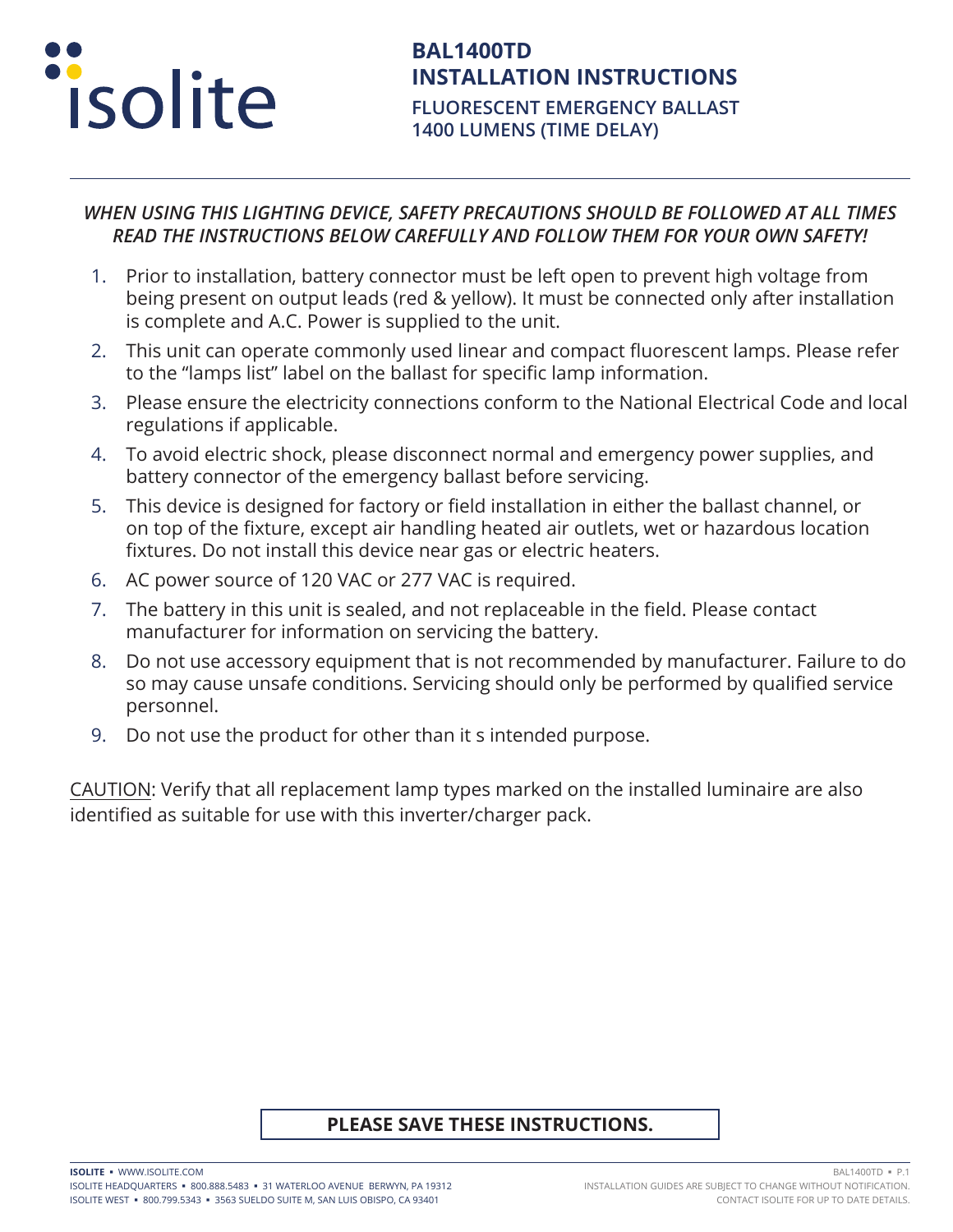## INSTALLATION INSTRUCTIONS

#### **CAUTION:Before installing, make certain the A.C.Power is off and the battery connector is disconnected.**

#### **1. MOUNTING THE EMERGENCY BALLAST(BATTERY PACK)**

Remove the ballast channel cover. Mount the **EMERGENCY BALLAST** in the ballast channel at least <sup>1</sup>/2" away from the A.C.Ballast(s).

When battery packs are remote mounted, the remote distance can not exceed  $\frac{1}{2}$  of the distance from ballast to lamp specified by the A.C. ballast manufacturer. For example, if the A.C. ballast manufacturer recommends no more than 25' remote distance, then the battery pack's remote mounting distance should not exceed  $12$ <sup>1/2</sup>. Under no circumstances should the battery pack exceed a distance of 50' from the lamp(s).

#### **2. WIRING**

Refer to the wiring diagrams on the back page for the appropriate wiring of lamp(s)and ballast.Install in accordance with the National Electrical Code and local regulations.For additional wiring diagrams consult Customer Service.

#### **3. INSTALLING THE LED COMBO TEST SWITCH(LCTS)**

 *Recessed Troffer Fixture* - Select a convenient location with proper clearance in the ballast cover and drill or punch a  $^{7}/s"$  hole( $^{1}/2"$ knockout). Insert the  $^{7}/s"$  bushing into the hole. Push the plastic tube through the bushing. Route the leads of the **LCTS** through the plastic tube. Connect the wires from the unit to the **LCTS**(VIOLET to VIOLET, BROWN to BROWN). Push the entire assembly back into the tube until the lens collar rests against the plastic tube. The plastic tube should be adjusted so that the **LCTS** is within 1/4"of the fixture lens. The **LCTS** must be visible after installation. Refer to *IIIustration 1*.

 *Strip Fixture* - Select a convenient location on the fixture so the **LCTS** can be seen after installation. Allow for proper clearance inside the fixture and drill or punch a <sup>1</sup>/2" hole. Remove the nut from the LCTS. Push the LCTS housing into the <sup>1</sup>/2" hole and secure with the nut. Connect the wires from the LCTS(VIOLET to VIOLET, BROWN to BROWN). Refer to *IIIustration2*.



#### **4. WIRING THE A.C.INPUT**

- A. The **EMERGENCY BALLAST** and A.C.Ballast *must* be on the same branch circuit.
- B. The **EMERGENCY BALLAST** requires an *unswitched*A.C.Power source of either 120 or 277 volts. Select proper voltage lead and cap the unused lead.
- C. When the **EMERGENCY BALLAST** is used with a switched fixture,the A.C.Input to the **EMERGENCY BALLAST** must be connected ahead of the fixture switch.Refer to *IIIustration 3* for switched and unswitched fixture wiring diagrams.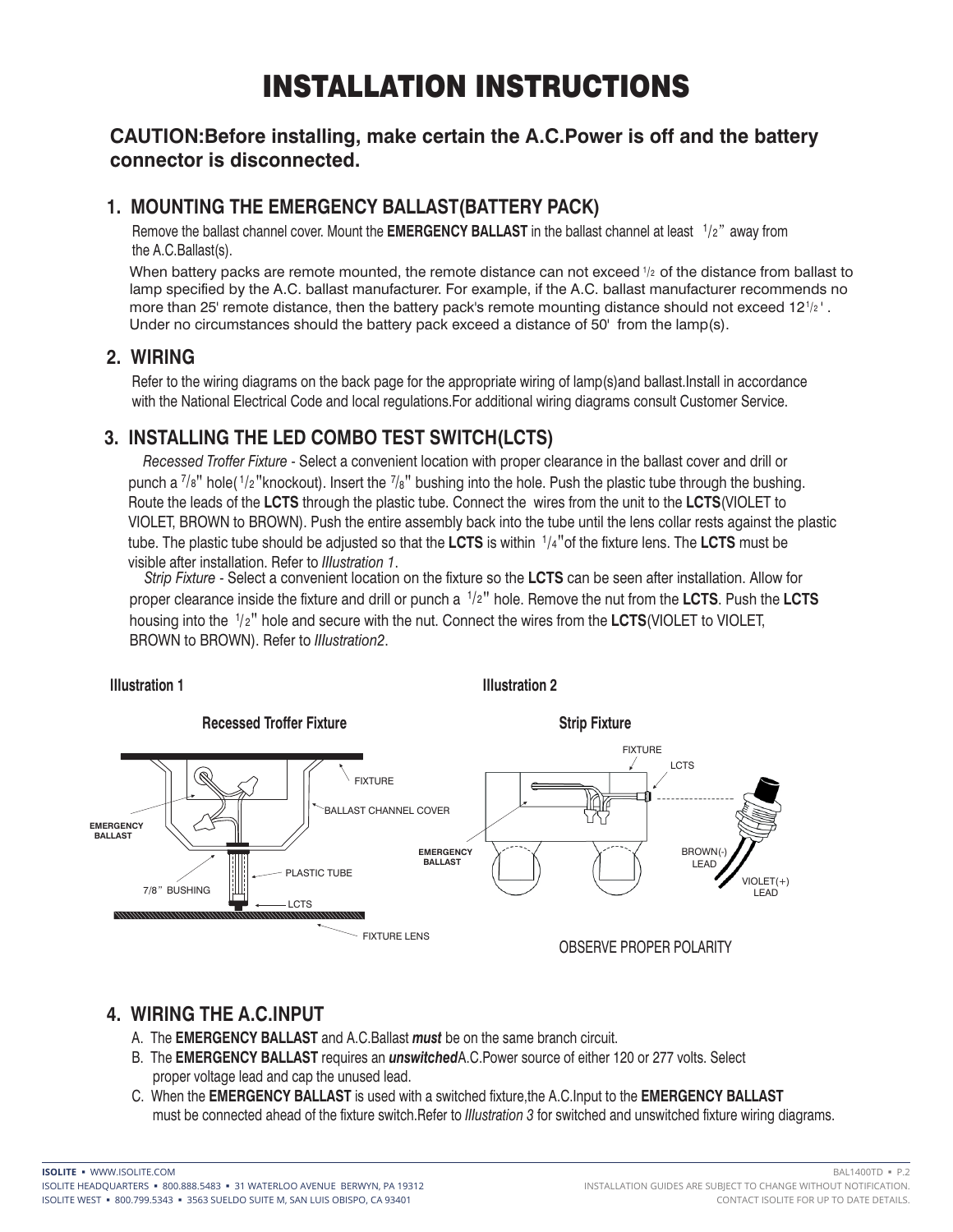#### **5. BALLAST WIRING BLOCK DIAGRAM**



#### **6. LABELS**

Attach the appropriate labels adjacent to the **LCTS**. Annotate Re-lamping label for lamp type and wattage. The 'Caution' and the 'Re-lamping' labels must be on the fixture in a readily visible location to anyone attempting to service the fixture.

#### **7. COMPLETING INSTALLATION**

When the installation is complete, switch the A.C. power ON and join the **EMERGENCY BALLAST**'**S** unit connector.

## **OPERATION**

**Normal Mode** - A.C. power is present. The A.C. ballast operates the fluorescent lamp(s) as intended. The **LCTS** will be lit providing a visual indication that the **EMERGENCY BALLAST** is in the standby charging mode.

**Emergency Mode** - A.C. power fails. The **EMERGENCY BALLAST** senses the A.C. power failure and automatically switches to the *Emergency Mode*. One or two lamps illuminate at reduced output, for a minimum of 90 minutes. When A.C. Power is restored, the **EMERGENCY BALLAST** switches the system back to the *Normal Mode* and resumes battery charging.

## **TESTING & MAINTENANCE**

Pressing the red lens on the LCTS turns off the light on it, interrupts power to the designated A.C. ballast and forces the unit into emergency mode. The emergency lamp (s) is (are) now lit by the **EMERGENCY BALLAST**. On releasing the lens, fixture returns to normal mode after a momentary delay. To simulate a "BLACK OUT" use the circuit breaker to turn off the AC power.

**Initial Testing** - Allow the unit to charge for approximately 1 hour, then press the **LCTS** to conduct a short discharge test. Allow a 24 hour charge before conducting a  $1^{1/2}$  hour test.

This **EMERGENCY BALLAST** is a maintenance free unit, however, periodic inspection and testing is required. NFPA 101, Life Safety Code, outlines the following schedule:

**Monthly** - Insure that the **LCTS** is illuminated. Conduct a 30 second discharge test by depressing the **LCTS**. One lamp should operate at reduced output.

Annually - Insure that the LCTS is illuminated. Conduct a full 1<sup>1</sup>/<sub>2</sub> hour discharge test. The unit should operate as intended for the duration of the test.

"Written records of testing shall be kept by the owner for inspection by the authority having jurisdiction."

SERVICING SHOULD BE PERFORMED BY QUALIFIED PERSONNEL.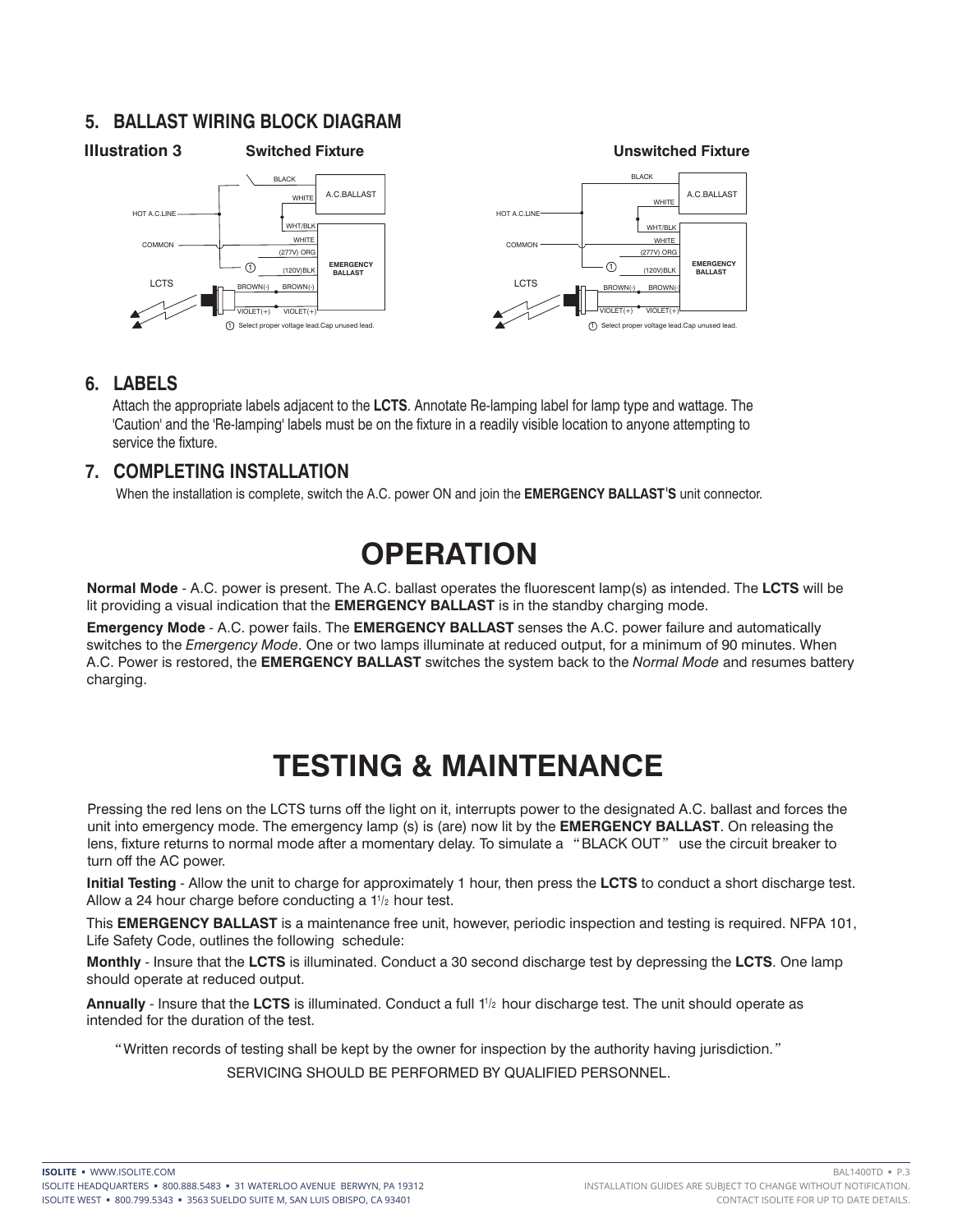#### **WIRE DIAGRAMS FOR LAMP EMERGENCY OPERATION EMERGENCY BALLAST AND AC BALLAST MUST BE FED FROM THE SAME BRANCH CIRCUIT**

TYPICAL SCHEMATICS ONLY. MAY BE USED WITH OTHER BALLASTS. CONSULT THE FACTORY FOR OTHER WIRING DIAGRAMS.

#### **For One Lamp Emergency Operation**

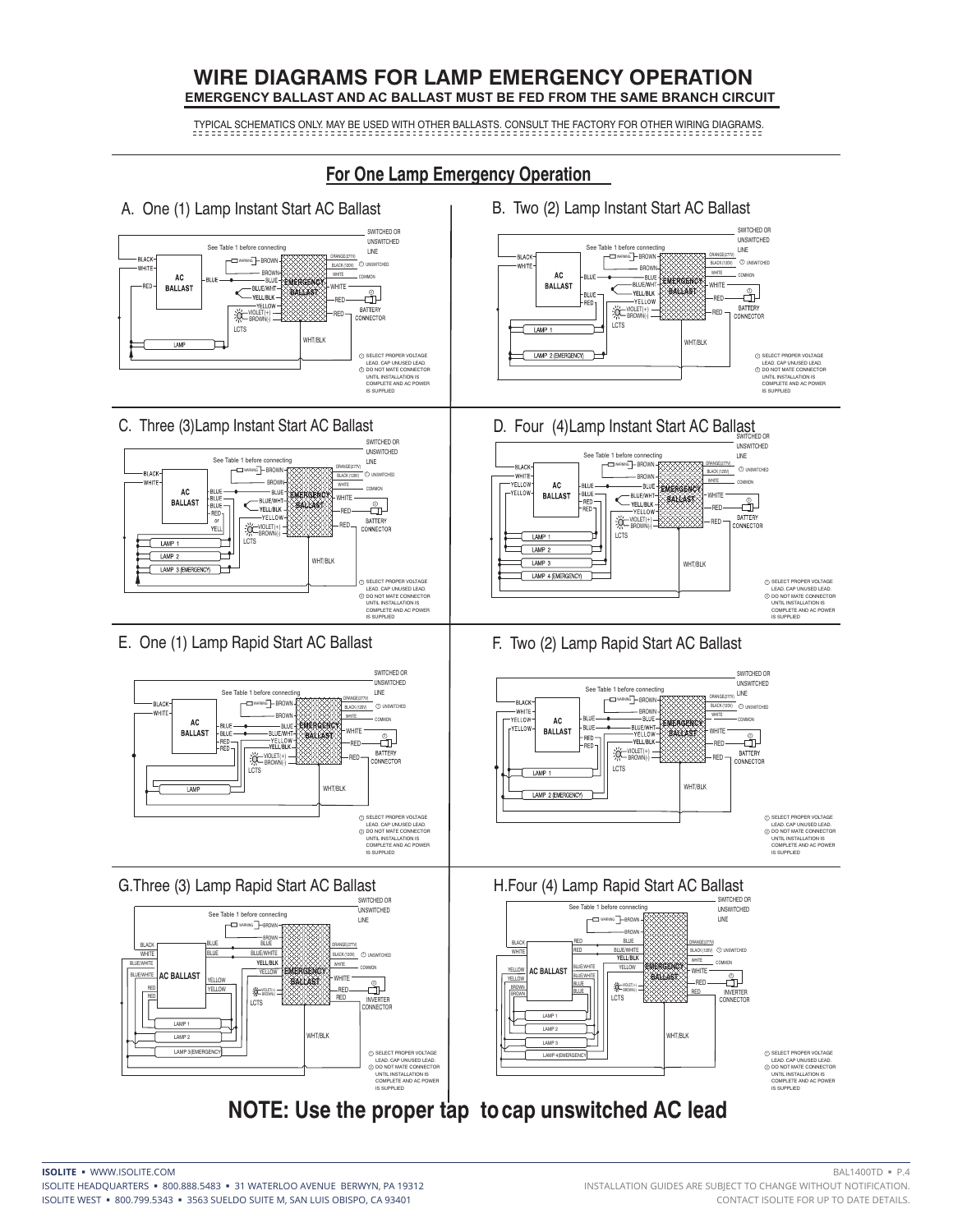#### **WIRE DIAGRAMS FOR LAMP EMERGENCY OPERATION EMERGENCY BALLAST AND AC BALLAST MUST BE FED FROM THE SAME BRANCH CIRCUIT**

TYPICAL SCHEMATICS ONLY. MAY BE USED WITH OTHER BALLASTS. CONSULT THE FACTORY FOR OTHER WIRING DIAGRAMS.



#### **For Two Lamps Emergency Operation**

![](_page_4_Figure_4.jpeg)

![](_page_4_Figure_5.jpeg)

### **NOTE: Use the proper tap to cap unswitched AC lead**